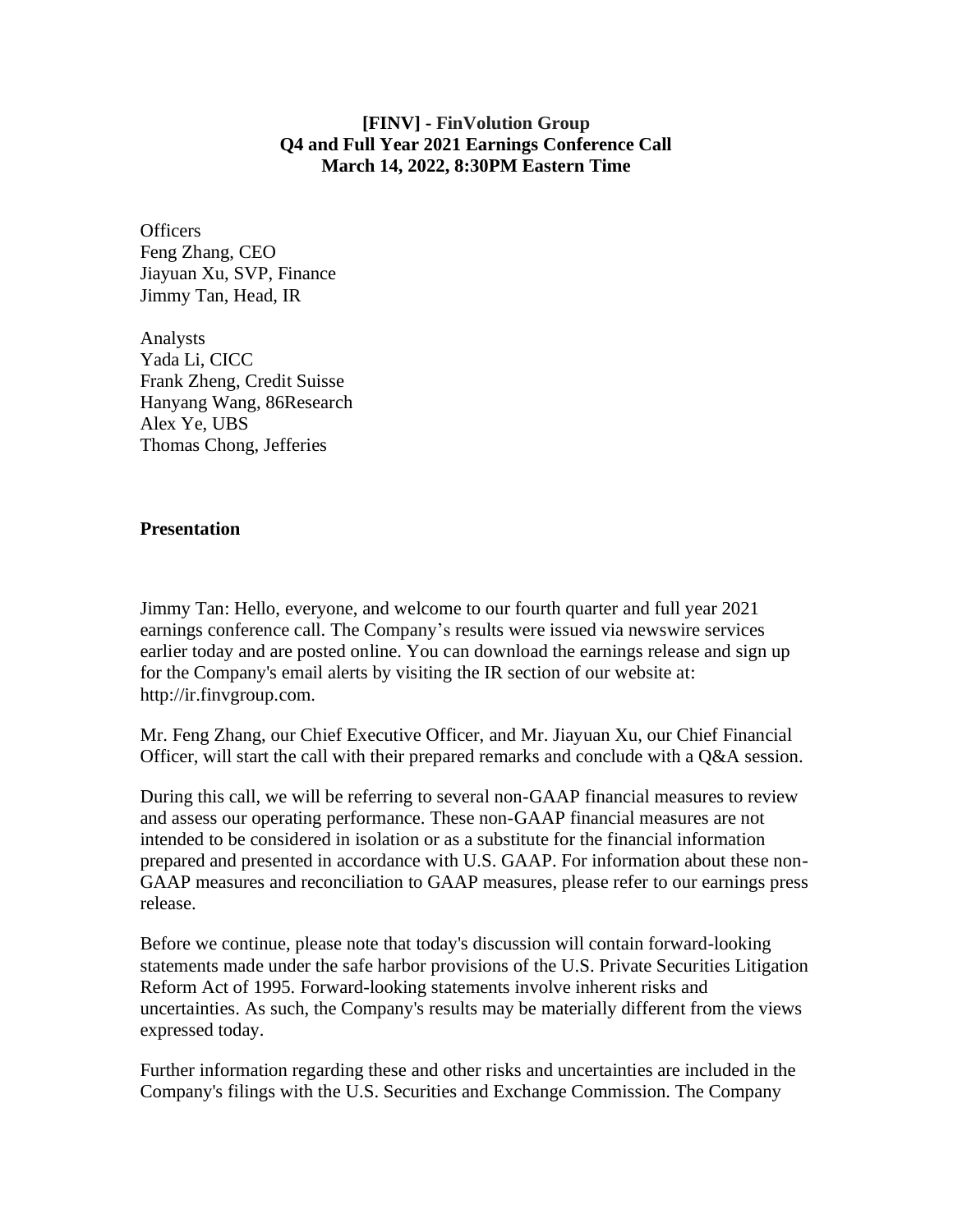does not assume any obligation to update any forward-looking statements except as required under applicable law.

Finally, we posted a slide presentation on our IR website providing details of our results for the quarter.

I will now turn the call over to our CEO, Mr. Feng Zhang. Please go ahead, sir.

Feng Zhang: Thanks, Jimmy. Hello, everyone, and thank you for joining our earnings call. We're happy to speak with you today following the completion of another challenging year on a strong note.

2021 was a complicated year given the fluctuating macro environment, but our strategic transition towards better-quality borrowers positions us for success amid rapidly-evolving market dynamics. By leveraging our in-house developed technologies and industryleading digital capabilities throughout our business process, we continued to deliver consistent and robust growth over the past several quarters, with stellar performance across multiple operating metrics. We achieved another set of record-breaking results in the fourth quarter to cap off the year.

As we effectively and vigorously executed our strategy, our fast-expanding global borrower base supported our strong transaction volume growth over the past several quarters. For 2021, our total transaction volume reached an all-time high at RMB137 billion with a year-over-year increase of 111%, exceeding the upper end of our transaction volume guidance range of between RMB130 billion and RMB135 billion.

We attribute our success in acquiring new borrowers primarily to our Real Time Application proactive monitoring technology, which gives us advanced insight into customers' borrowing habits. Generally speaking, RTA enables us to strategically make efficient and appropriate adjustments, increasing our target screening efficiency by 20% and operational efficiency by 25%.

Furthermore, during the quarter, we surpassed the benchmark of 1 million newlyacquired borrowers across the globe for the fourth consecutive quarter.

We are also pleased to share that as of December 2021, we have successfully registered 189 software copyrights and filed 150 patents in fintech-related areas. Building on our core technology capabilities and execution strengths, we are confident that we will keep our growth momentum rolling into 2022.

Now let me share our major achievements for the fourth quarter. Total transaction volume continued on its solid growth trajectory in the quarter, reaching RMB39 billion, up 81% year-over-year and 2.4% sequentially. As of December 31, 2021, our total outstanding loan balance increased to RMB50 billion, representing an increase of 88% year-over-year and 12% sequentially. These results are a strong testament to our rocksolid technology foundation, which underpins our core competencies in the challenging macro environment.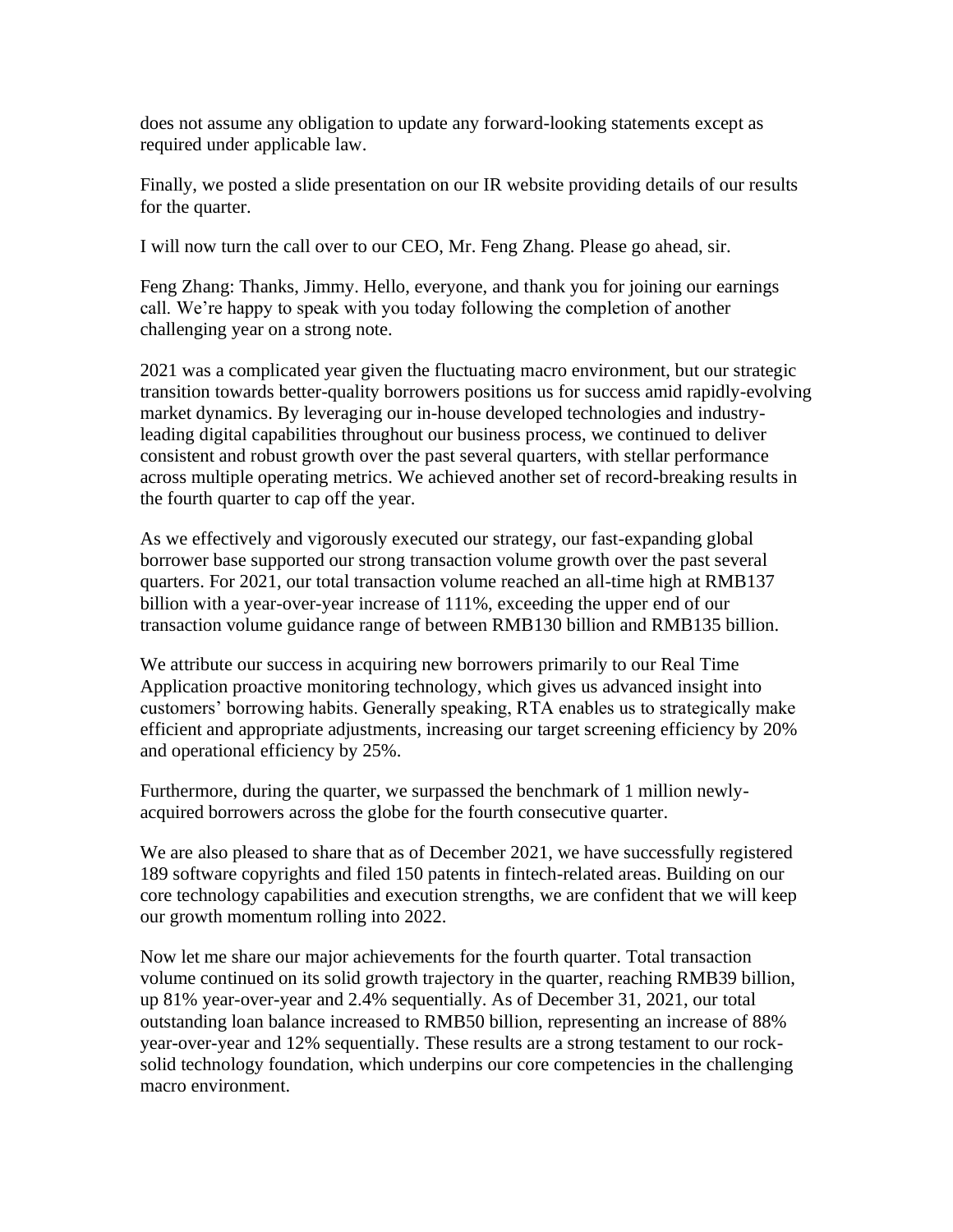As we continued to acquire better-quality borrowers, our percentage of loans facilitated at or below IRR 24% increased to 78% in the fourth quarter from 59% in the previous quarter. Also, we further reduced our average borrowing cost by 1% quarter-over-quarter to 24.3%, reflecting our relentless efforts to pursue financial inclusion and align with regulatory directives.

As we progressively shift to better quality borrowers, we continue to innovate our fraud detection and risk assessment models through enhancements in our Artificial Neural Networks which can be used to effectively predict future possible trends based on past data. Coupled with our prudent approach towards risk management and our advanced credit risk assessment model, our credit risk performance has remained stable. Our 90 day plus delinquency rate remained low at 1.26% compared with 1.56% in the same period of 2020 and the vintage delinquency rate for the fourth quarter is expected to be around 2.3%.

While achieving strong growth in key operational metrics, we also progressively improved earnings quality and our overall funding structure. As we continue to augment and optimize our mix of funding partners, funding sources on our platform become increasingly diversified while remaining stable and ample. Historically, liquidity from financial institutions in the fourth calendar quarter is weak and typically imposes funding constraints.

However, during the fourth quarter of 2021, we achieved quarter-over-quarter transaction volume growth, validating the strong relationships and firm foundation of trust we have established with our institutional funding partners. We have cumulatively cooperated with over 60 financial institutions in different regions and have a robust pipeline in place.

Furthermore, we continue to fortify our relationships with institutional partners, reflected by higher transaction volume in our capital-light model, which contributed 18% of total transaction volume in the quarter.

In addition to our consumer finance business, our operations aimed at empowering small business owners also maintained their steady growth momentum. We continued to strategically expand our offline sales team, which now boasts over 1,000 employees and is well-placed to further complement our customer acquisition strategy.

During the quarter, the number of small business owners we served swelled to 507,000, representing an increase of 161% from the same period last year, while the segment's transaction volume increased to RMB8.6 billion, contributing 22% of total transaction volume for the period. In 2021, we empowered 826,000 small business owners across multiple sectors such as retail, wholesale, food, beverages and small manufacturers and facilitated RMB27 billion of small business loans, representing 20% of total transaction volume.

Serving small-business financing needs is strongly aligned with the government's objective to promote quality financing access for SMEs, especially in the aftermath of the global pandemic. Our corporate strategy for supporting the backbone of China's economy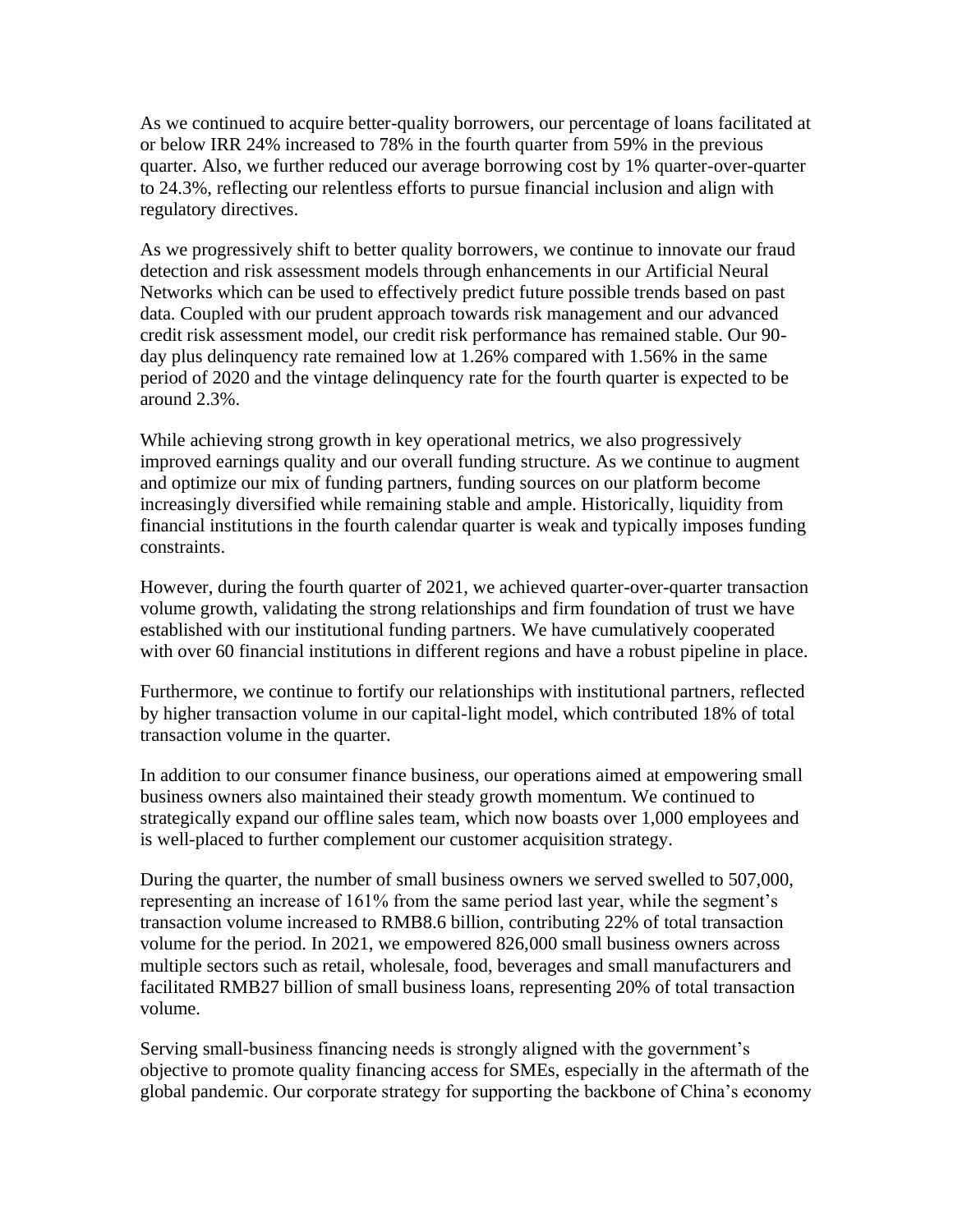and injecting new vitality into small businesses is another testament to FinVolution's commitment as a responsible corporate citizen.

Moving on to our international expansion. Despite the resurgence of Covid-19 in Southeast Asia, we achieved transaction volume of RMB3.7 billion in international markets in 2021, representing an increase of 270% year-over-year.

International new borrowers in 2021 accounted for 32% of our total new borrowers, further demonstrating that our suite of technologies spanning from customer acquisition to loan collection can be seamlessly duplicated into new geographic markets. Additionally, we continued to deepen our partnership with Bank Jago and actively explore potential partnerships with other players across different countries.

It is worth noting that as we strategically shift towards better-quality borrowers, we have significantly increased the proportion of installment loans in our international business operations. Meanwhile, we remain focused on improving our risk metrics and rolling out more innovative products and services to enhance our offering mix.

Also, we redoubled our efforts to develop additional cooperations with renowned partners, further broadening our presence in the region. We have great confidence that we will emerge as one of the leading players in the region.

In summary, our stellar performance in 2021 laid a solid foundation for us to drive sustainable, quality growth in the long run. As we enter into 2022, we remain dedicated to refining our risk assessment and management framework with prudent principles and advanced technologies, optimizing our product mix toward ongoing risk metrics improvement, and acquiring better-quality customers.

Our outstanding risk management system and strong overall execution will enable us to further strengthen our leadership position in the industry. We believe that we are well positioned to capitalize on the tremendous market opportunities ahead of us for years to come and remain committed to returning greater value to our customers, shareholders and all stakeholders with better business scale and quality.

Last but not least, I'd like to provide an update on our ESG performance, which we believe drives growth and leads to long-term value creation. We are proud to have received a "low risk," ESG rating from Sustainalytics, a leading independent global provider in ESG research, ratings and data. Sustainalytics assessed our strong performance across a broad range of ESG metrics and rated us as low risk, commending our relentless commitment to the robust management of all material ESG risks and opportunities across our businesses.

We are firmly convinced that our long-term strategic plan, including financial as well as environmental, social and governance goals, will guide FinVolution to new heights. As we encourage all of our people to take part in this critical plan, our efforts are organized around our mission of leveraging innovative tech to make financial services better.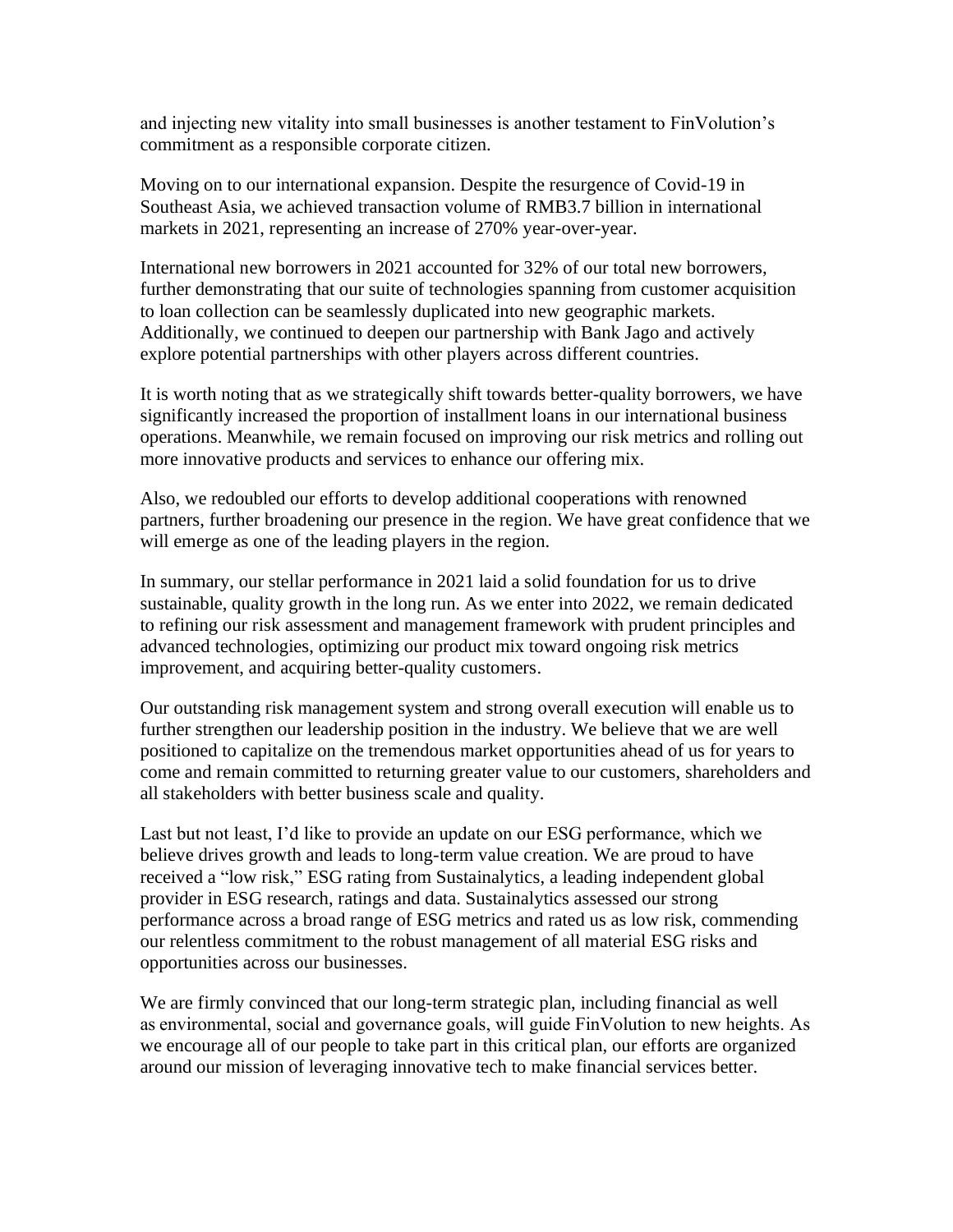With that, I will now turn the call over to Jiayuan Xu, who will discuss our financial results for the quarter.

Jiayuan Xu: Thank you, Feng, and hello, everyone. Welcome to our fourth quarter and full year 2021 earnings call. In the interest of time, I will not go through all of the financial line items on this call. Please refer to our earnings release for further details.

As Feng mentioned, we are delighted to report that we closed 2021 on a strong note along with another quarter of record profitability. Our accomplishments for 2021 were highlighted by transaction volume growth in 7 consecutive quarters and diversification of funding sources, as well as a substantial increase of 4.4 million new global borrowers, reflecting our capabilities to continually gain market share both domestically and internationally.

Driven by our ongoing efforts to optimize our operations, robust execution of our overall strategy and skillful deployment of our technological capabilities across businesses, our net revenues for the fourth quarter rose to RMB2.4 billion, up 32% year-over-year.

We also delivered a healthy non-GAAP operating profit of RMB560 million and maintained a solid balance sheet with RMB10.7 billion in total shareholders' equity.

During this quarter, our average borrowing cost reached 24.3%, compared with 25.3% in the third quarter of 2021 and 26.4% a year ago. We are certain that we have the capability and we are on track to facilitate all our loans to be at or below 24%.

Despite the rising contribution from our capital-light model and the regulatory cap on borrowing rates, we have successfully maintained the overall take rate at around 4%, compared with 4.2% in Q3. Given our partners' support and our ongoing efforts to enhance operational efficiency, we are confident that the borrowing cap's impact on our financials will be minimal.

While our capital-light model proportion has grown throughout the year from 2.3% in the first quarter to 18% in the fourth quarter, our leverage ratio, which is defined as riskbearing loan balance divided by shareholders' equity, remains stable at 4x.

We generated cash flow of RMB1.2 billion from operations in Q4, up 12% from the same period last year.

Notably, we further increased our unrestricted cash and short-term liquidity position to RMB 5.6 billion in the quarter compared with RMB 5.1 billion in Q3 and RMB 4.6 billion in the same period last year, a testament to the robustness of our balance sheet.

During the fourth quarter, we continued to target higher-quality borrowers with attractive borrowing rates as part of ongoing refinements to our customer acquisition strategy. Our customer acquisition channels remained diversified across online and offline sources, ranging from online information feeds, internet search engines, and mobile app stores to customer referrals and our strong offline direct sales team, supporting a healthy and stable customer acquisition cost.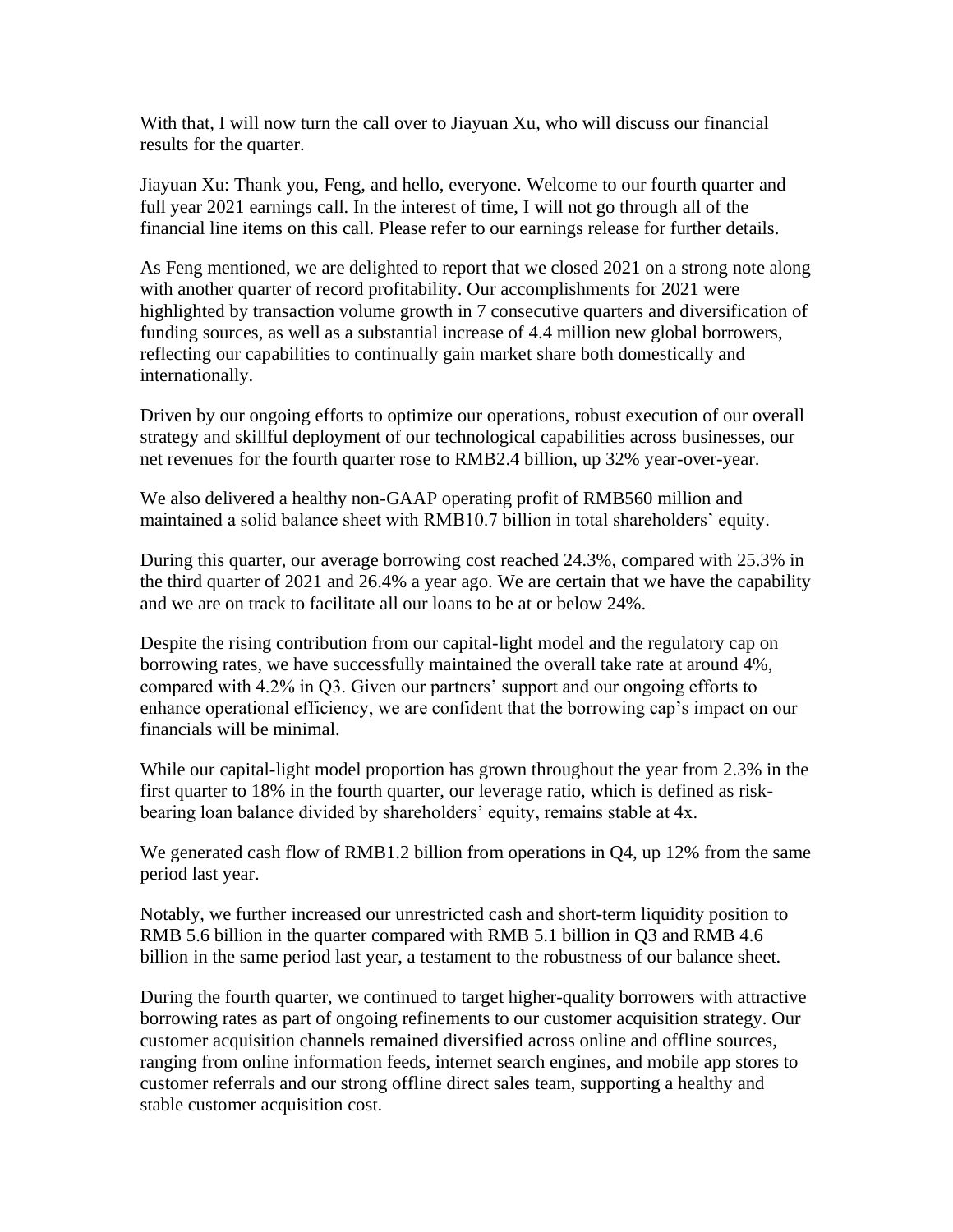More excitingly, we were able to continue to return value to our shareholders through dividend payouts and share buybacks. Between December 2021 and March 10, 2022, we deployed about USD 8 million to buy back our shares in the public market. As of March 10, 2022, we have cumulatively deployed USD 139 million for our buyback programs.

Our Board has also declared a dividend for our shareholders of USD 0.205 per ADS with a payout ratio around 15% of net income after tax for fiscal year 2021. This is our fourth consecutive annual dividend declaration, which reaffirms our confidence in our core capabilities, business growth, and long-term market potential.

The Company's average dividend payout ratio historical trend for fiscal year 2018 to 2021 was about 15% of the Company's net income after tax in the same period. Between 2018 and 2021, we cumulatively deployed around USD 202 million for dividend distributions.

Going forward, the Company's board of directors has approved an annual cash dividend policy, under which the Company will declare and distribute a recurring cash dividend at an amount of no less than 10% of the Company's net income after tax in the previous fiscal year.

Since we began our share buyback and dividend initiatives in 2018, we have cumulatively returned around USD 341 million to our shareholders.

Before I conclude my remarks, let me give you some color on our business outlook for 2022. Despite recurring Covid-19 outbreaks and the challenging macro environment, our business continues to grow and gather momentum as we focus our efforts on strengthening our international initiatives, increasing facilitation for small business owners, and reinforcing our successful transition to higher-quality borrowers.

As a result, we now expect our 2022 transaction volume to be in the range of RMB 175 billion to RMB 180 billion, representing an increase of 27% to 31% year-over-year. We are thrilled to top off 2021 with multiple accomplishments and look forward to continuing success in 2022.

With that, I will conclude my prepared remarks. We will now open the call to questions. Operator, please continue.

## **Questions and Answers**

Operator: We will now begin the question-and-answer session. (Operator Instructions). Yada Li with CICC.

Yada Li: (Speaking foreign language). Okay. Now I'll do the translation. The first one is regarding our international business. Could you please elaborate more about our future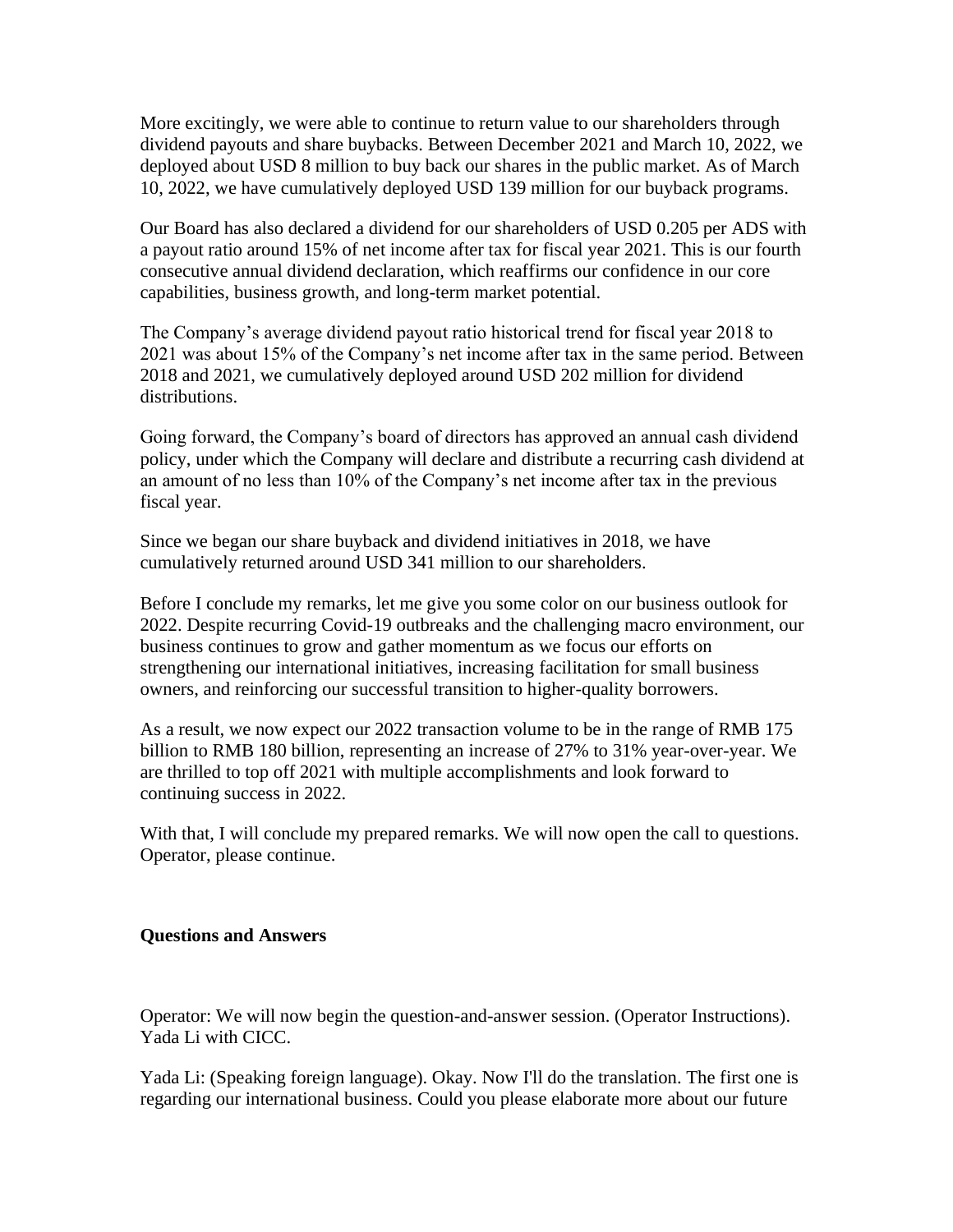operation metrics, and how much international business will contribute to our revenue and the transaction volume at the end of 2022?

And the second one is compared with what we've been doing before, when the pricing is going downward, how are we shifting our customer acquisition strategy?

Jiayuan Xu: (Speaking foreign language).

Jimmy Tan: (Translated). All right. Let me translate for my CFO. Okay. First of all, while we have made tremendous progress for our international business in 2021, our transaction volume for the year reached RMB 3.7 billion, an increase of 270% year-over-year. And looking forward, we are confident to increase our international loan balance.

And for 2021, we acquired 1.4 million new international borrowers, representing a yearover-year increase of 122%. Our local partners have also recognized our capabilities, and for example, we have cooperated with local players such as Bank Jago. In the stage one of our cooperation, we have reached an agreement of USD 7 million as our credit facility.

Okay. In 2021, we have achieved strong loan volume growth for our international business. At the same time, we are also thinking how we should move the business going forward. And based on our China experience of transitioning to better-quality borrowers, we would think that our priority for the international business would be on a transition to better-quality borrowers as well, in order to scale our international business to greater heights on a higher-strategic level.

Okay. Our focus for international business, right, would be to shift to higher-quality borrowers and also increase the proportion of loans facilitated for them. For example, in the Q4 of 2020, this proportion was about 30%, and we expect it to increase to 70% by the end of 2022. And some of the traits of these higher-quality borrowers would be a higher ticket size and longer loan tenure.

And for the outstanding loan balance in the fourth quarter, it was around USD 50 million, which was around RMB 330 million, and we are confident to increase it by 100% by the end of 2022.

Okay. Our numbers of new borrowers has exceeded 1 million in 4 consecutive quarters. Our strategy based on the current results, right, our customer acquisition strategy has proved to be effective and efficient. And we have more than 20 different customer acquisition channels, namely TikTok, Tencent, etc. And we can see that the information feeds is one of the more effective channels for us. And going forward, we are confident to acquire better-quality customers from this information feed channel.

Okay. At the same time of acquiring our customers online, we are also strengthening our offline direct sales team. For example, we have increased our employees for offline direct sales team from 700 to 1,000 employees in the fourth quarter. And these employees cover about 20 different cities, and we acquired about 10% of our customers from these offline channels.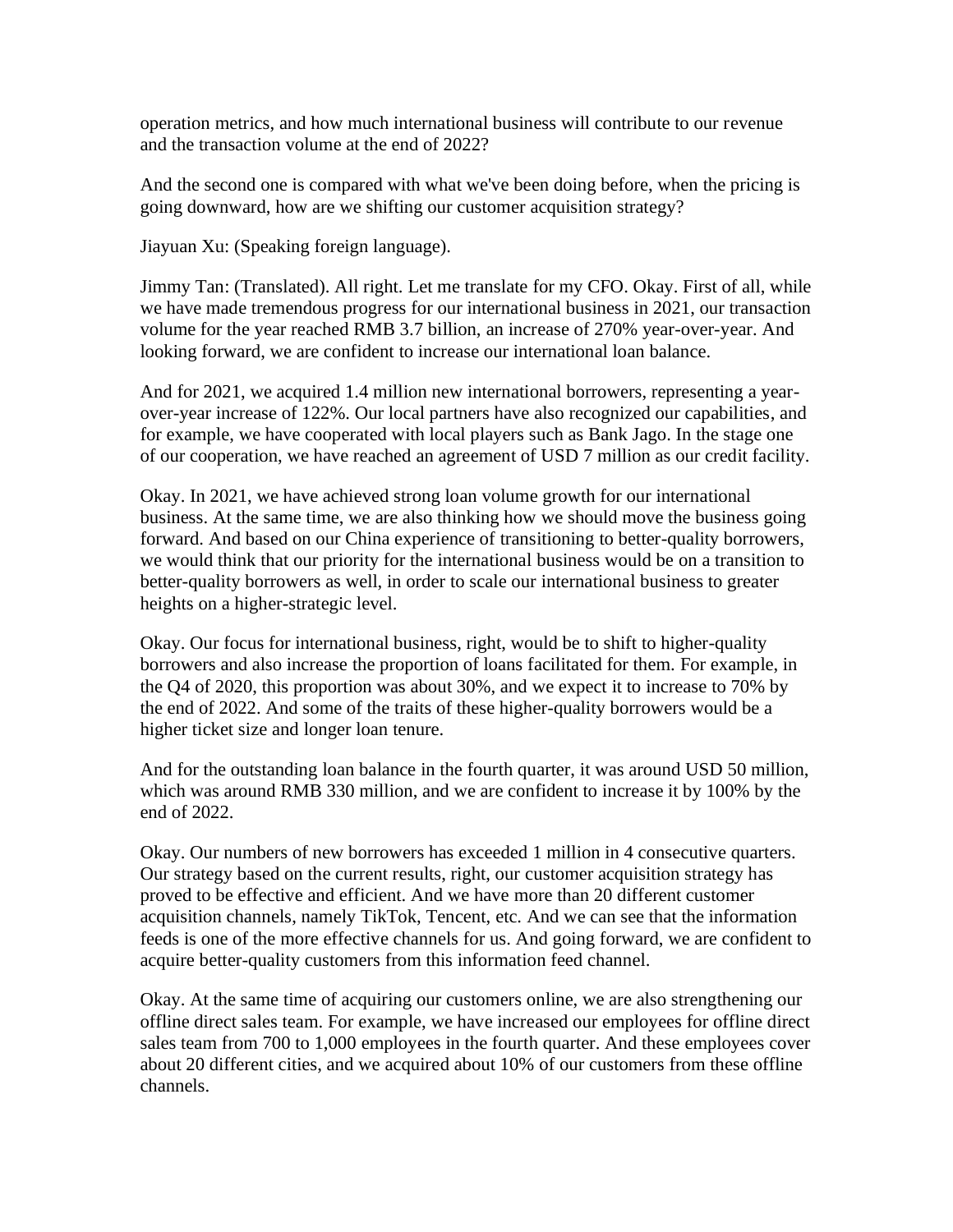We have been constantly upgrading our customer acquisition models and principles regarding these acquisition strategies. For example, there has been feedback; we are consolidating feedback from these information feed channels. Also, we are adopting a segment building strategy for different customer categories. This segment building strategy will help us to increase our customer acquisition efficiency and further refine our customer acquisition cost. This is something that we will be doing constantly for the midto-long term.

Jiayuan Xu: (Speaking foreign language).

Operator: Frank Zheng with Credit Suisse.

Frank Zheng: (Speaking foreign language). This is Frank from Credit Suisse. I have two questions. The first one is regarding the loan volume guidance for 2022. The guidance indicates robust growth of around 30% year-over-year. Could management share a bit more color on what are the drivers behind this growth in view of the Covid resurgence and macro slowdown, etc.?

And the second question is could management provide some color on potential new license acquisition, for example, national micro-lending license? Any kind of preparation work down on that front?

Jiayuan Xu: (Speaking foreign language).

(Translated). The macro environment in China is complicated, but if you actually observe, the impact on our operation, it's minimal. The more relevant factors affecting our operations would be Covid, which affects our loan volume and also our risk metrics. But these challenges remain manageable. And from the country's perspective, the GDP growth in Q4 was only 4%, while the overall economy is under pressure and with both the central and local government encourage consumption to drive the economy. And this provides tremendous opportunities for us in the future.

Okay. Let me translate. The second point that we can view is from a structural perspective. For example, the restrictions on the internet giant in the consumer credit market is much more obvious. In the future, we think the structure is likely to be more diversified and eventually reaching a more balanced stage, providing more opportunities for midsized platforms.

And the third point can be from the regulator perspective. The fintech industry has been under regulatory focus since 2018. And during the past 5 years, regulators have issued multiple documents to regulate the industry and ensure compliance. These measures played a positive role in consumer protection and increased the cost of compliance of some enterprises.

As the industry becomes more regulated, weaker companies will be eliminated. And the remaining companies, especially for those with a competitive edge, will experience better development in the future.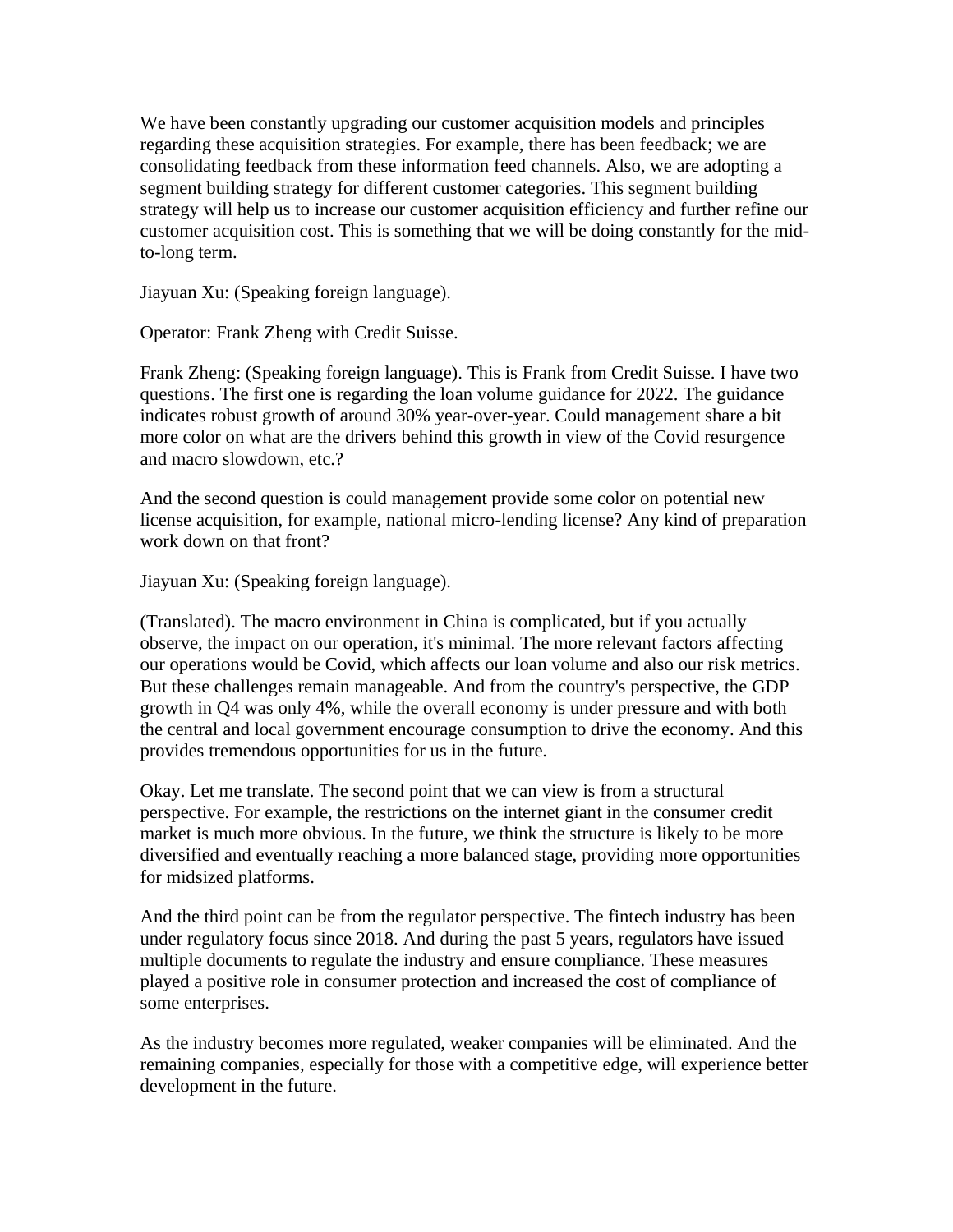And lastly, the monetary policy generally lags, and there is also a potential of interest rate increase amidst and coupled with a stable credit environment, it is unlikely to have a huge fluctuation. And hence, we are confident of the potential of the consumer finance market in the future, which gives us the confidence to give us a loan origination guidance of between 27% to 31%.

I believe you guys know that we already have a micro-lending license in Anhui. First of all, we can choose to increase the registered capital to 5 billion, like what many of our peers are doing. And also, we can look to explore and acquire other micro-lending license in other parts of the country in order to have more flexibility when conducting our business operations. Regardless of the routes that are available to us, right, we are confident to achieve a license, a nationwide micro-lending license for our operations.

Frank Zheng: (Speaking foreign language).

Operator: Hanyang Wang with 86Research.

Hanyang Wang: (Speaking foreign language). So my first question is regarding our guidance. So can management help us break down the proportion of the loan position amount that comes from the new users, existing and return users? So what's our borrower retention rate in China and international markets in Q4?

Second question is given the current market condition, will we continue to pay out dividends? And will we accelerate current share repurchase? Any initiative of new share buyback plan? So any plan for the Hong Kong primary listing?

Jiayuan Xu: (Speaking foreign language).

(Translated). Okay. Let me translate. As you know, Hanyang, our business has been in a very stable state with about 80% of our customers are repeat borrowers and 20% are new borrowers. This is likely going to be the trend with fluctuation adjustment needed whenever we need to adjust our operations. For example, we will tend to acquire more new customers when the market is good; and we will tend to focus more on repeat borrowers when the market is facing some challenges. And on a stickiness level, we believe it will be about the same as before going forward.

Okay. Let me do the translation, Hanyang. We have been consistently returning value to our shareholders since 2018. This is our fourth consecutive annual dividend, and we have cumulatively returned about USD 200 million to our shareholders. And in terms of buyback, since 2018 until now, we have cumulatively buy back or deployed about USD 140 million to repurchase our stock. And for the period of December to March 10, we have deployed about USD 8 million to repurchase our stock.

In total, share repurchase and our dividend policy, we have cumulatively deployed around 341 million. And regarding our repurchase plan, we still have an existing repurchase plan until the end of the year. And currently, there is still about USD 30 million of unutilized amount.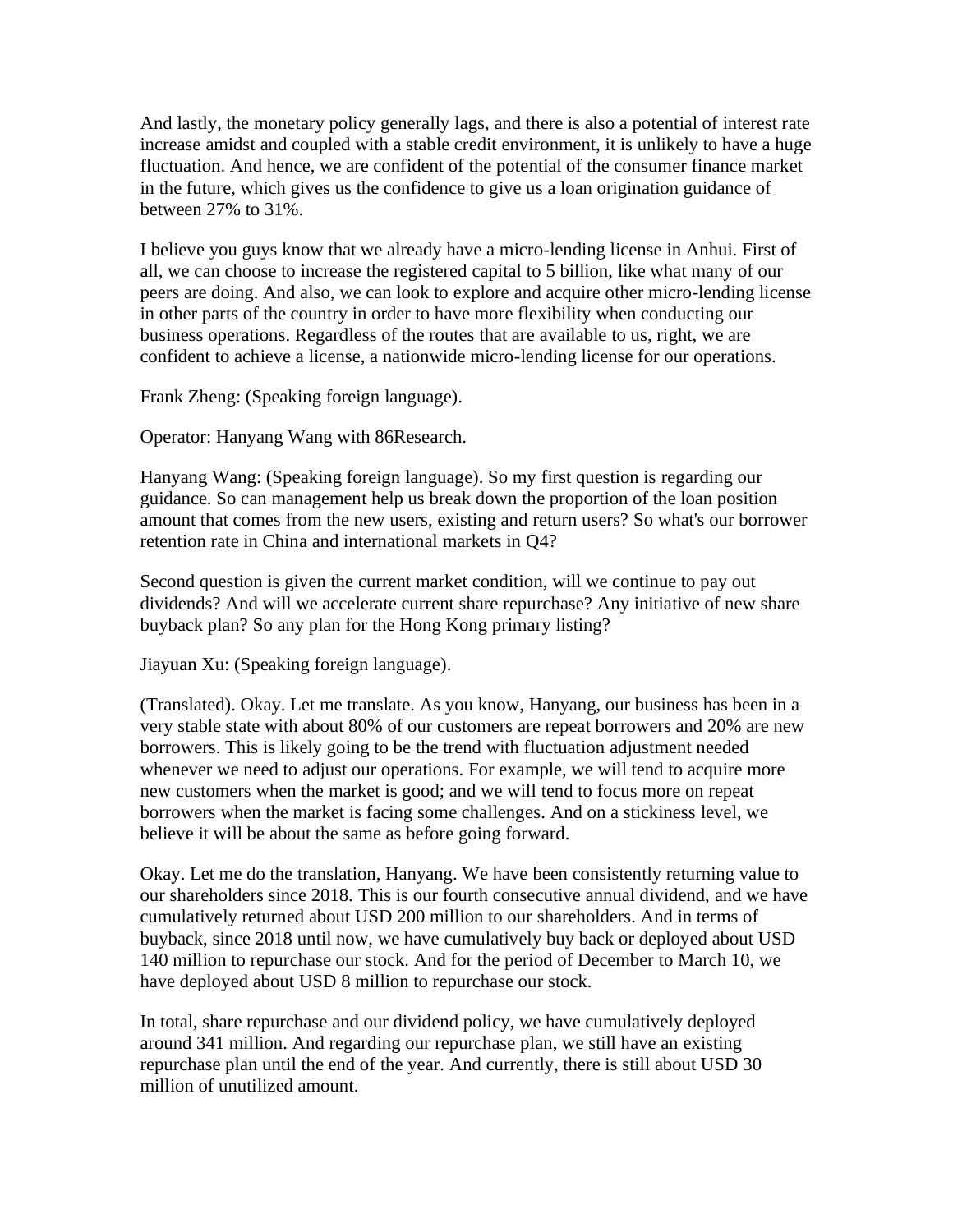Hanyang Wang: (Speaking foreign language).

Operator: Alex Ye with UBS.

Alex Ye: (Speaking foreign language). So I will translate for myself. First question is about your interest rate and the take rate outlook. So what is the average interest rate pricing for Q4? And how far are we versus our target pricing? And how much downside do we still expect on our revenue take rate?

The second question is on asset quality. We noticed there is a slight uptick on your asset quality indicated in Q4. So I'm wondering what are the underlying reasons behind? And could you also give us some color in terms of your latest day 1 delinquency ratio in Q1? And also, when do you expect your asset quality to pick up and improve going forward?

Jiayuan Xu: (Speaking foreign language).

(Translated). Hi, Alex, let me do the translation. In the fourth quarter, our average borrowing rate was around 24.3%. And by the way, 80% of our loans are facilitated at or below 24%. And plus, you can see that we are actually very confident to achieve the target of 24%.

However, I would like to highlight that we will maintain a certain degree of flexibility going forward. And plus, our average pricing for the remaining of the year will be in the range of 23% to 24% going forward.

Alex, let me do the translation for you. The take rate is impacted by several factors such as pricing, loan tenure, risk and funding costs. Okay. For example, our loan tenure in the fourth quarter has increased from 8.2 months in the third quarter to 8.9 months in the fourth quarter, and this has resulted in a positive take rate. And our vintage risk delinquency is expected to be around 2.3%.

And funding costs in the first half of 2022, we expect that larger liquidity with room for improving our funding costs. And let's assume that if our average pricing dropped to 23%, we are able to maintain our take rate at 3.6%, with room for further improvement when funding cost and risk metrics improve.

Alex, let me do the translation for you now. In our previous quarter earnings calls, we have mentioned that we have observed there is some uptick in our risk delinquencies. And our risk department has also made some timely adjustments to our risk assessment policies. For example, we have seen the day 1 delinquency metrics in October was around 5.6%, and now it is at 5.3%. This proves that our risk model is actually working.

And also for our day 1 to 30 loan collection rate, we have maintained it at above 90%. And going forward, we are confident to maintain our vintage delinquency at around 2.3%.

Alex Ye: Thank you. (Speaking foreign language).